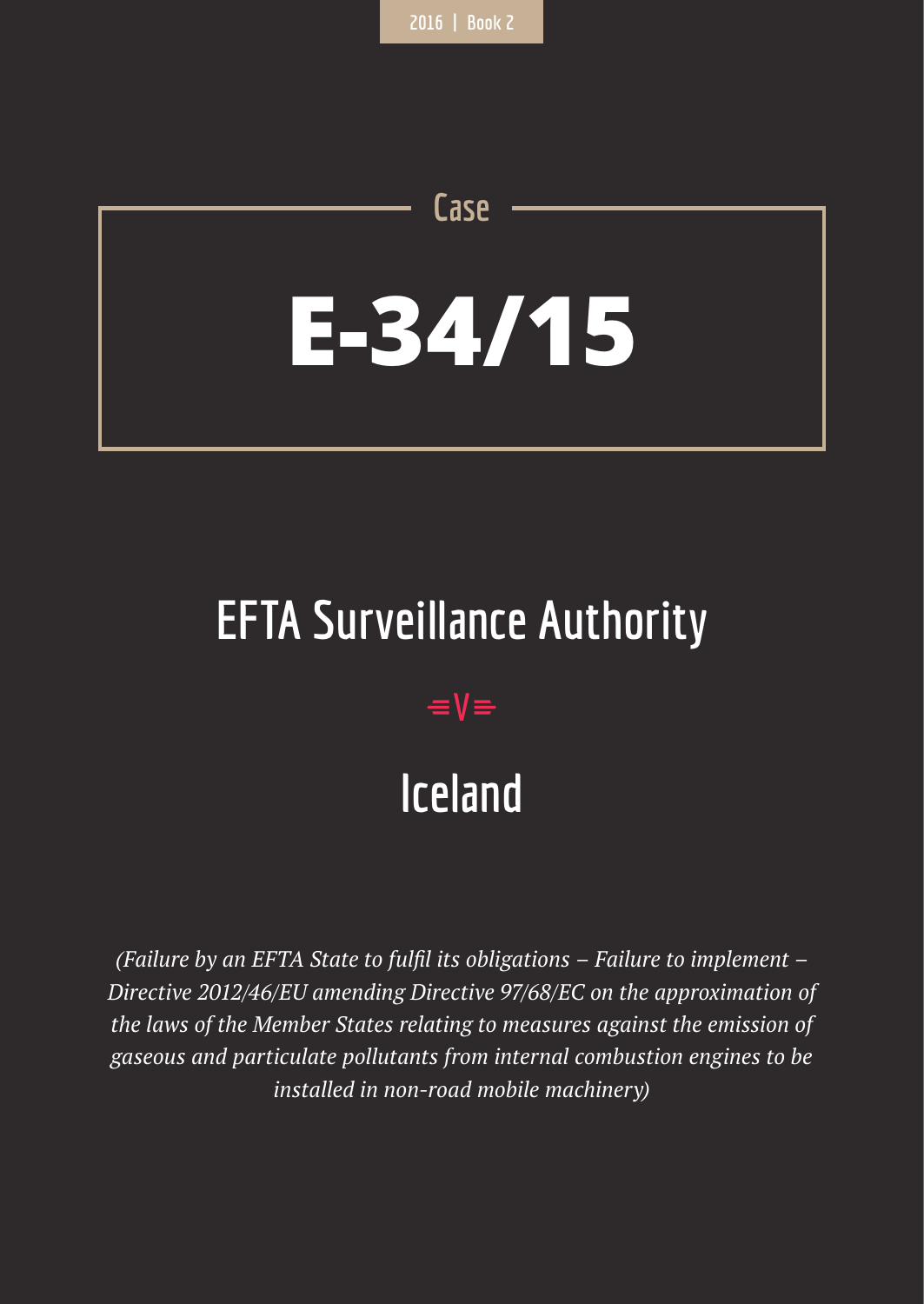*Table of Contents* 

*708* Judgment of the Court, 2 August 2016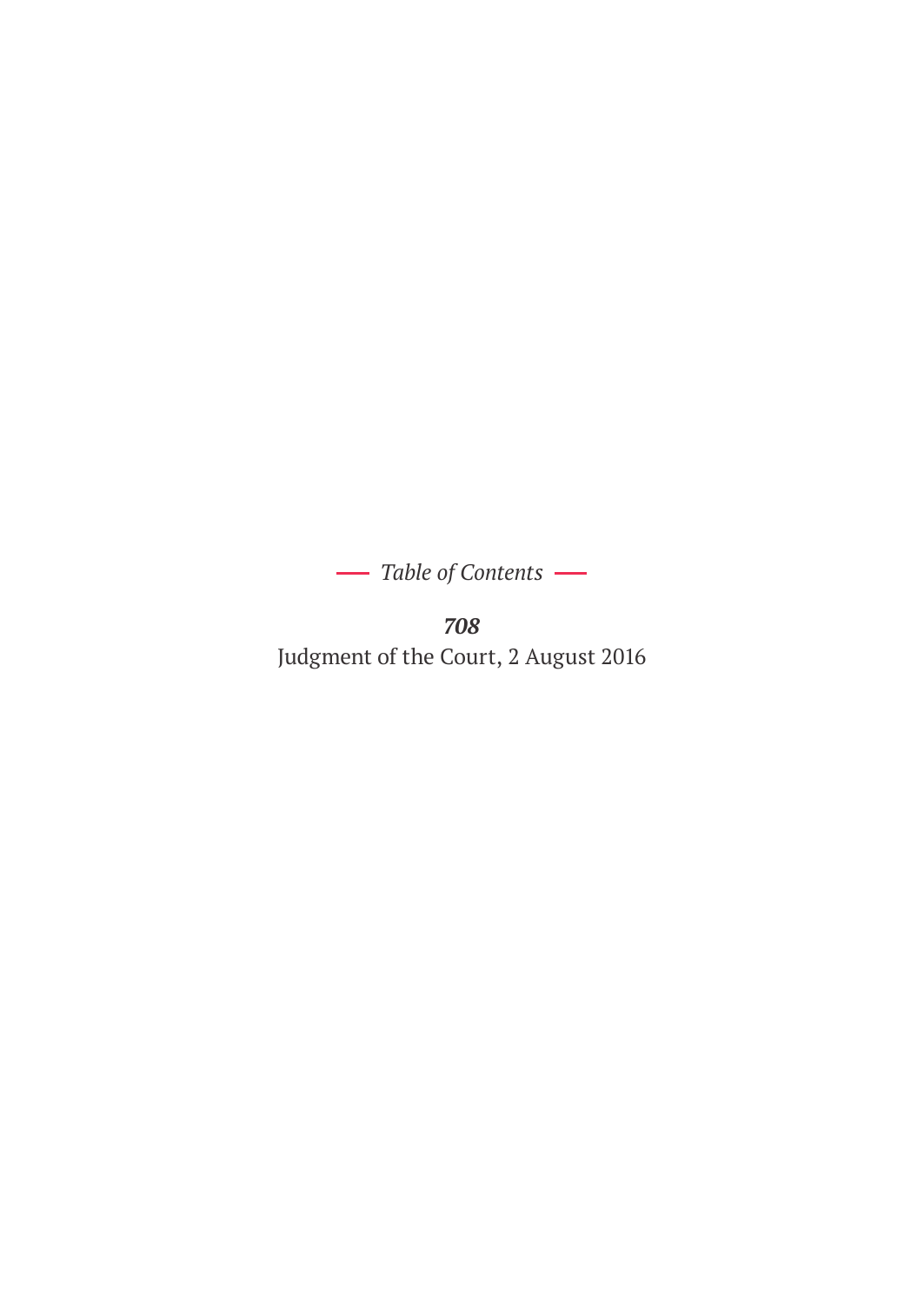## **Summary of the Judgment**

- 1 Article 3 EEA imposes upon the EFTA States the general obligation to take all appropriate measures, whether general or particular, to ensure fulfilment of the obligations arising out of the EEA Agreement. Under Article 7 EEA, the EFTA States are obliged to implement all acts referred to in the Annexes to the EEA Agreement, as amended by decisions of the EEA Joint Committee. The lack of direct legal effect of those acts makes timely implementation crucial for the proper functioning of the EEA Agreement in Iceland also.
- 2 The question whether an EFTA State has failed to fulfil its obligations must be determined by reference to the situation as it stood at the end of the period laid down in the reasoned opinion.
- 3 Iceland failed to fulfil its obligations under the Act referred to at point 1a of Chapter XXIV of Annex II to the Agreement on the European Economic Area (Commission Directive 2012/46/EU of 6 December 2012 amending Directive 97/68/EC of the European Parliament and of the Council on the approximation of the laws of the Member States relating to measures against the emission of gaseous and particulate pollutants from internal combustion engines to be installed in non-road mobile machinery) as adapted to the Agreement under its Protocol 1, and under Article 7 of the Agreement, by failing to adopt the measures necessary to implement the Act within the time prescribed.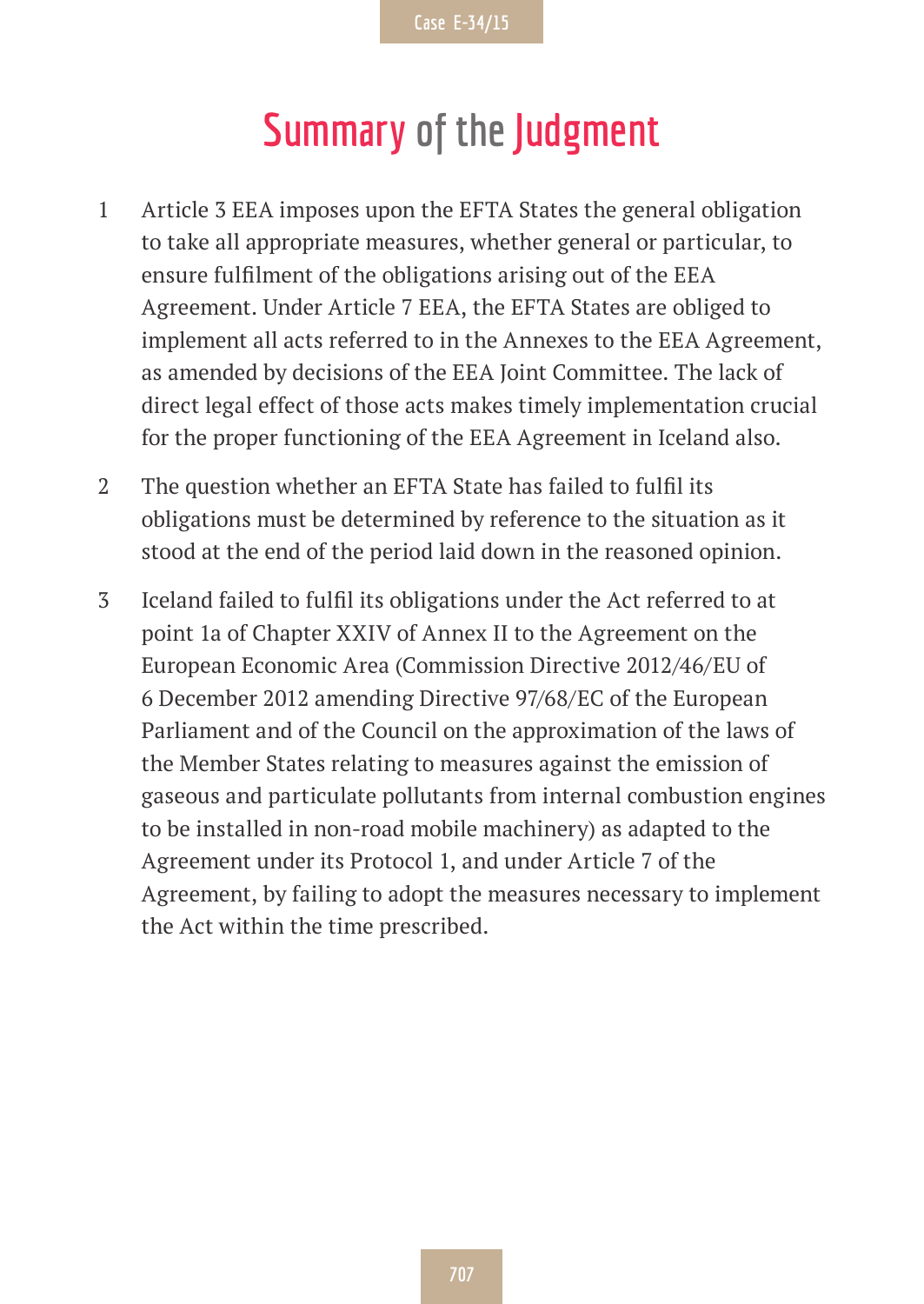## **Judgment of the Court**

#### **2 August 2016**

*(Failure by an EFTA State to fulfil its obligations – Failure to implement – Directive 2012/46/EU amending Directive 97/68/EC on the approximation of the laws of the Member States relating to measures against the emission of gaseous and particulate pollutants from internal combustion engines to be installed in non-road mobile machinery)*

In Case E-34/15,

**EFTA Surveillance Authority**, represented by Carsten Zatschler, Øyvind Bø and Íris Ísberg, Members of its Department of Legal & Executive Affairs, acting as Agents,

*— applicant,*

 $=$ V $=$ 

**Iceland**, represented by Jóhanna Bryndís Bjarnadóttir, Counsellor, Ministry for Foreign Affairs, acting as Agent,

*— defendant,*

APPLICATION for a declaration that Iceland has failed to fulfil its obligations under the Act referred to at point 1a of Chapter XXIV of Annex II to the Agreement on the European Economic Area (Commission Directive 2012/46/EU of 6 December 2012 amending Directive 97/68/EC of the European Parliament and of the Council on the approximation of the laws of the Member States relating to measures against the emission of gaseous and particulate pollutants from internal combustion engines to be installed in non-road mobile machinery) as adapted to the Agreement by way of Protocol 1 thereto, and under Article 7 of the Agreement, by failing to adopt the measures necessary to implement the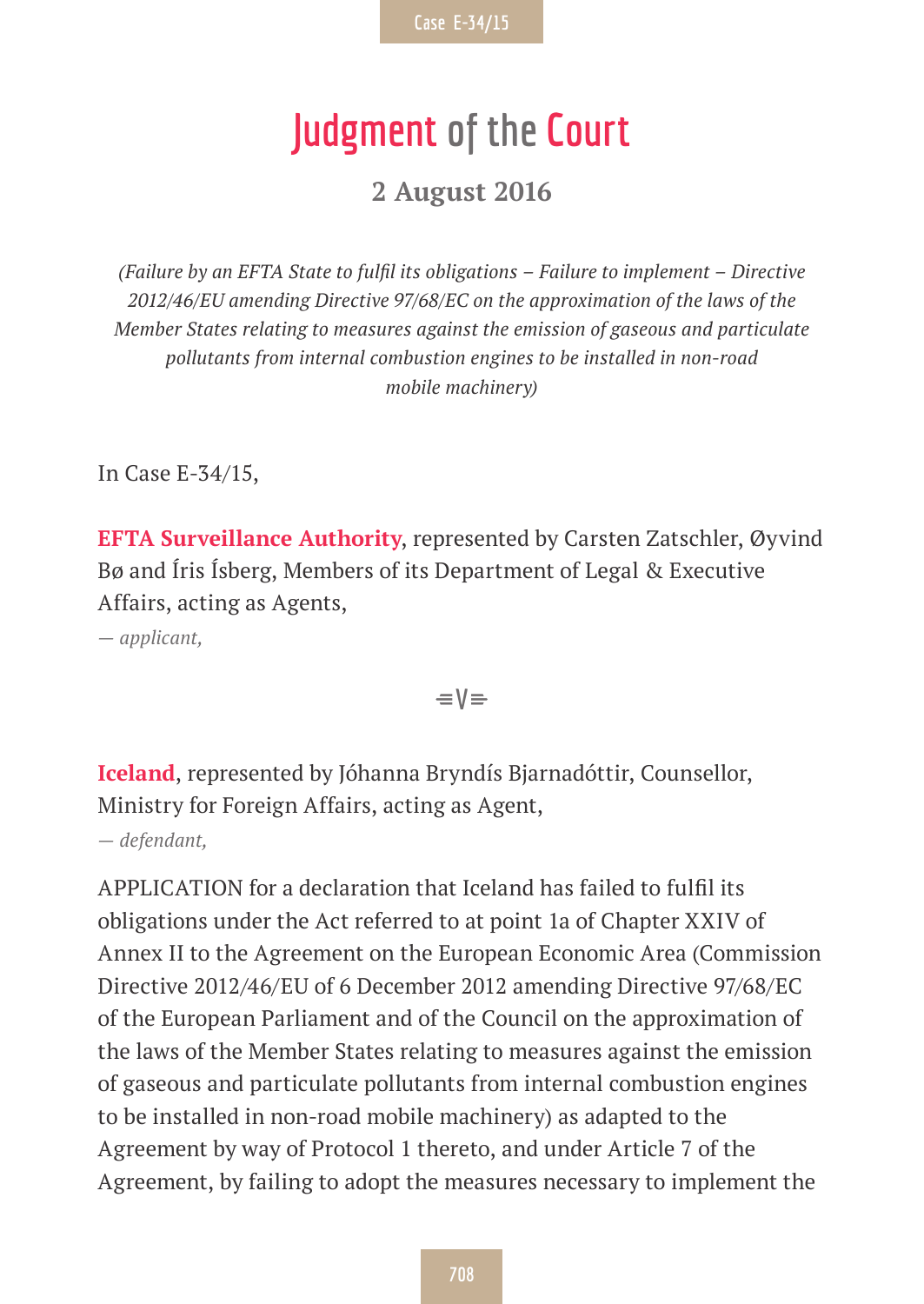Act within the time prescribed or, in any event, by failing to inform the EFTA Surveillance Authority thereof,

## **The Court**

*composed of:* Carl Baudenbacher, President, Per Christiansen (Judge-Rapporteur) and Páll Hreinsson, Judges,

*Registrar:* Gunnar Selvik,

having regard to the written pleadings of the parties,

having decided to dispense with the oral procedure,

gives the following

## **Judgment**

### **I INTRODUCTION**

1 By an application lodged at the Court Registry on 17 December 2015, the EFTA Surveillance Authority ("ESA") brought an action under the second paragraph of Article 31 of the Agreement between the EFTA States on the Establishment of a Surveillance Authority and a Court of Justice ("SCA") seeking a declaration from the Court that Iceland has failed to fulfil its obligations under the Act referred to at point 1a of Chapter XXIV of Annex II to the Agreement on the European Economic Area ("the EEA Agreement" or "EEA"), that is Commission Directive 2012/46/EU of 6 December 2012 amending Directive 97/68/EC of the European Parliament and of the Council on the approximation of the laws of the Member States relating to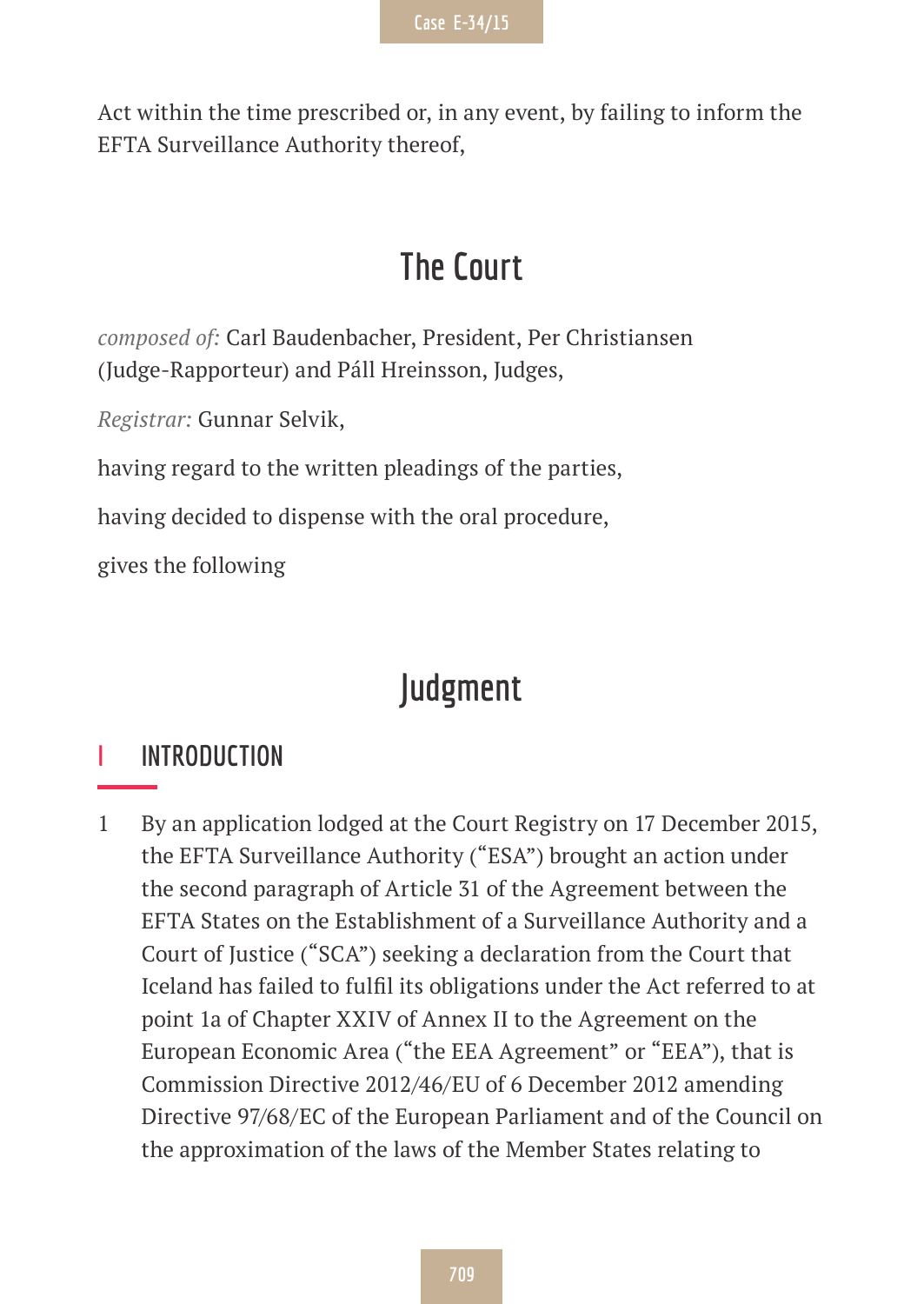measures against the emission of gaseous and particulate pollutants from internal combustion engines to be installed in non-road machinery (OJ 2012 L 353, p. 80 and Icelandic EEA Supplement 2014 No 73, p. 199) ("the Act" or "the Directive") as adapted to the Agreement under its Protocol 1, and under Article 7 of the Agreement, by failing to adopt or in any event to inform ESA of the measures necessary to implement the Act within the time prescribed.

#### **II LAW**

2 Article 3 EEA reads:

*The Contracting Parties shall take all appropriate measures, whether general or particular, to ensure fulfilment of the obligations arising out of this Agreement.*

*They shall abstain from any measure which could jeopardize the attainment of the objectives of this Agreement.*

*…*

3 Article 7 EEA reads:

*Acts referred to or contained in the Annexes to this Agreement or in decisions of the EEA Joint Committee shall be binding upon the Contracting Parties and be, or be made, part of their internal legal order as follows:*

*…*

*(b) an act corresponding to an EEC directive shall leave to the authorities of the Contracting Parties the choice of form and method of implementation.*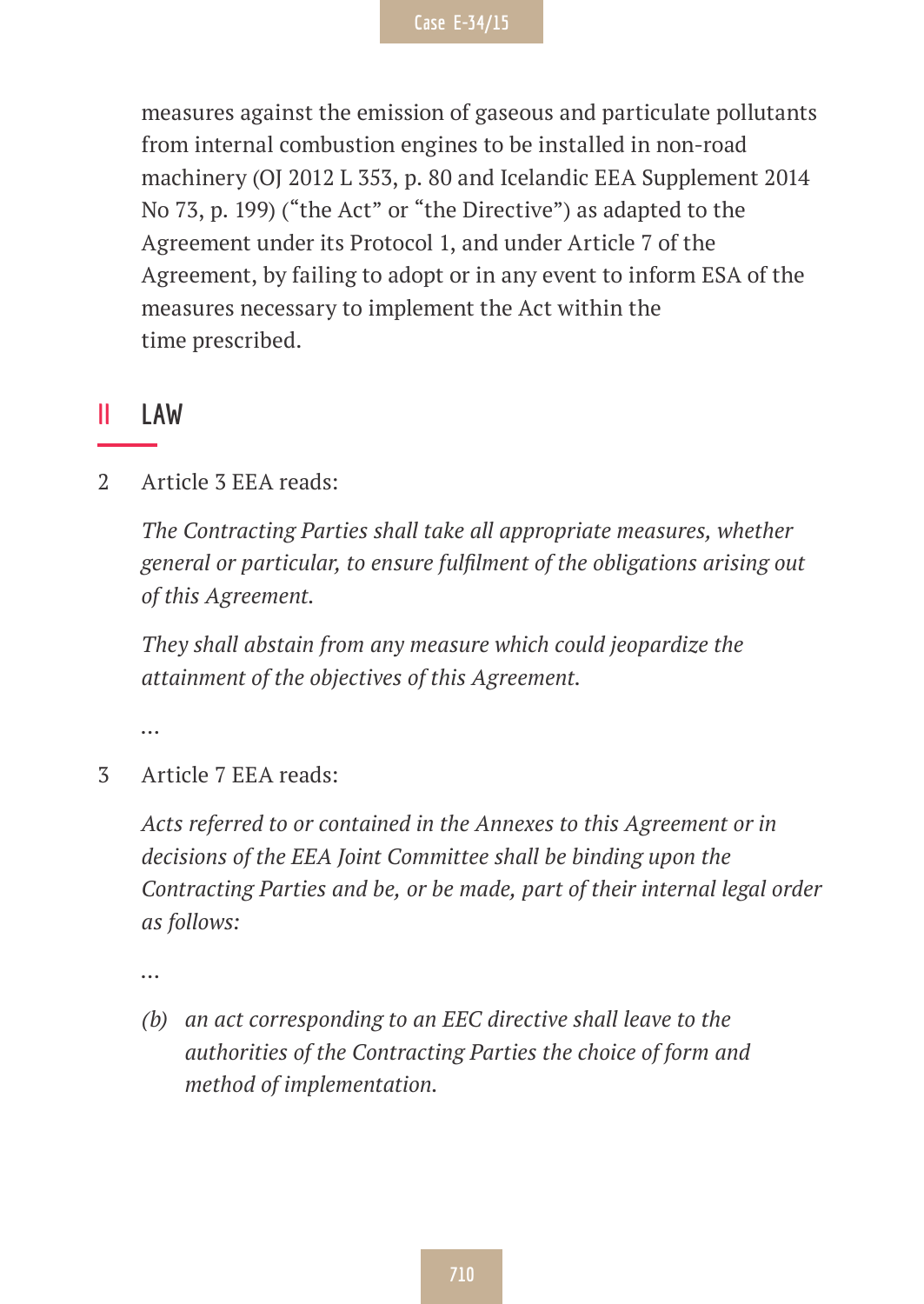4 Article 31 SCA reads:

*If the EFTA Surveillance Authority considers that an EFTA State has failed to fulfil an obligation under the EEA Agreement or of this Agreement, it shall, unless otherwise provided for in this Agreement, deliver a reasoned opinion on the matter after giving the State concerned the opportunity to submit its observations.*

*If the State concerned does not comply with the opinion within the period*  laid down by the EFTA Surveillance Authority, the latter may bring the *matter before the EFTA Court.*

5 EEA Joint Committee Decision No 186/2014 of 25 September 2014 (OJ 2015 L 202, p. 37 and EEA Supplement 2015 No 43, p. 37) ("Decision 186/2014") amended Annex II (Technical regulations, standards, testing and certification) to the EEA Agreement by adding the Directive to point 1a of Chapter XXIV of the Annex. No constitutional requirements were indicated, so Decision 186/2014 entered into force on 26 September 2014 in accordance with its Article 3. The time limit for the EFTA States to adopt the measures necessary to implement the Directive expired on the same date.

#### **III FACTS AND PRE-LITIGATION PROCEDURE**

6 On 14 January 2015, after correspondence with the Icelandic authorities, ESA issued a letter of formal notice concluding that Iceland had failed to fulfil its obligations under the Act and Article 7 EEA, by failing to adopt or in any event to inform ESA of the measures necessary to implement the Directive. Iceland did not respond to the letter of formal notice.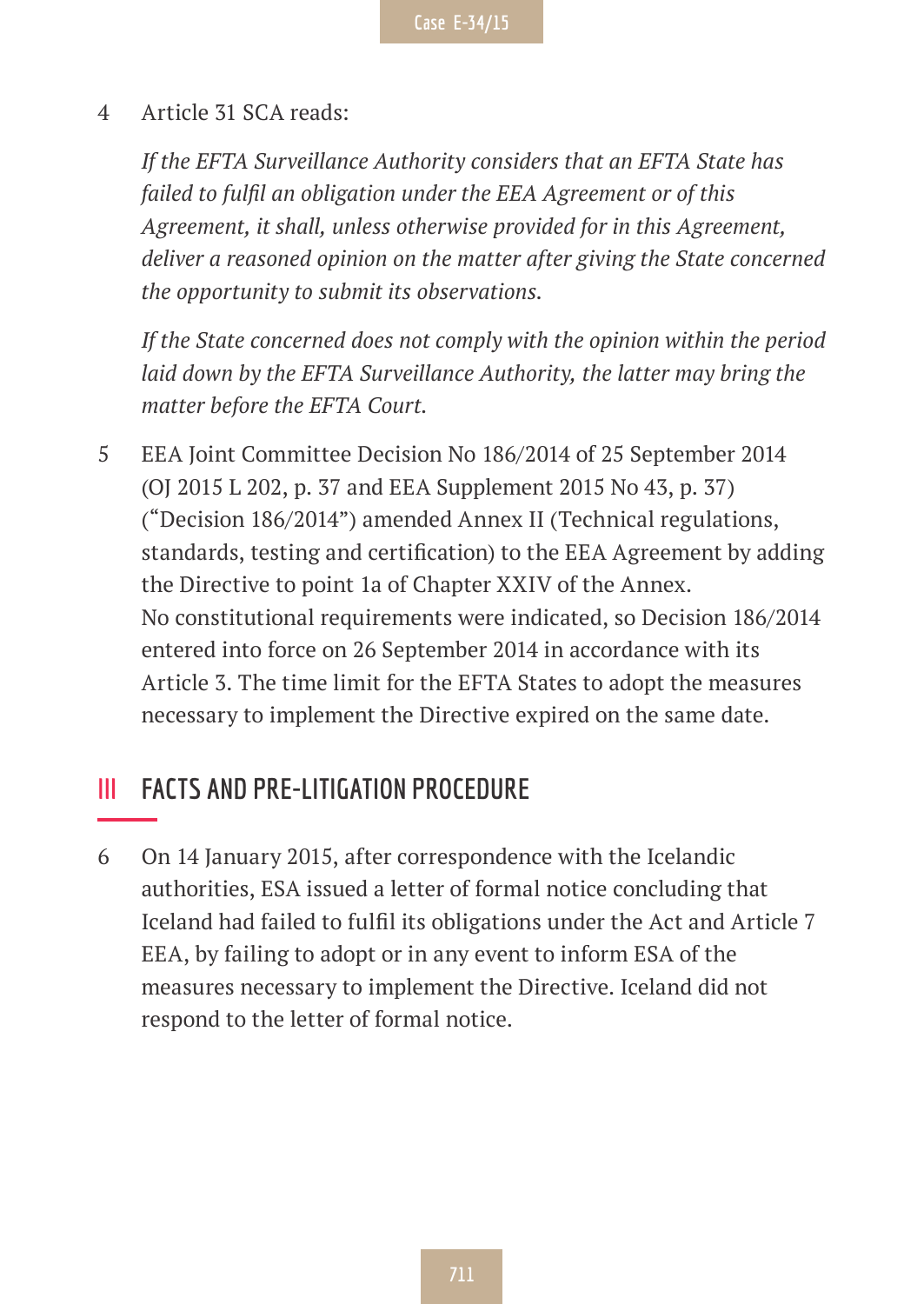- 7 On 13 May 2015, ESA delivered a reasoned opinion, maintaining the conclusion set out in its letter of formal notice. Pursuant to the second paragraph of Article 31 SCA, ESA required Iceland to take the necessary measures to comply with the reasoned opinion within two months following the notification, that is no later than 13 July 2015. Iceland did not reply to the reasoned opinion.
- 8 Since Iceland did not comply with the reasoned opinion by the deadline set, ESA decided to bring the matter before the Court pursuant to the second paragraph of Article 31 SCA.

#### **IV PROCEDURE AND FORMS OF ORDER SOUGHT**

- 9 ESA lodged the present application at the Court Registry on 17 December 2015. Iceland's statement of defence was registered at the Court on 7 March 2016. By letter of 31 March 2016, ESA waived its right to submit a reply and consented to dispense with the oral procedure should the Court wish to do so. By letter of 3 May 2016, Iceland also consented to dispense with the oral procedure.
- 10 The applicant, ESA, requests the Court to:
	- *1. Declare that Iceland has failed to fulfil its obligations under the Act referred to at point 1a of Chapter XXIV of Annex II to the Agreement on the European Economic Area (Commission Directive 2012/46/EU of 6 December 2012 amending Directive 97/68/EC of the European Parliament and of the Council on the approximation of the laws of the Member States relating to measures against the emission of gaseous and particulate pollutants from internal combustion engines to be installed in non-road mobile machinery) as adapted to the Agreement by the way of Protocol 1 thereto, and under Article 7 of the Agreement, by failing to adopt the measures necessary to implement the Act within the time prescribed, or in any*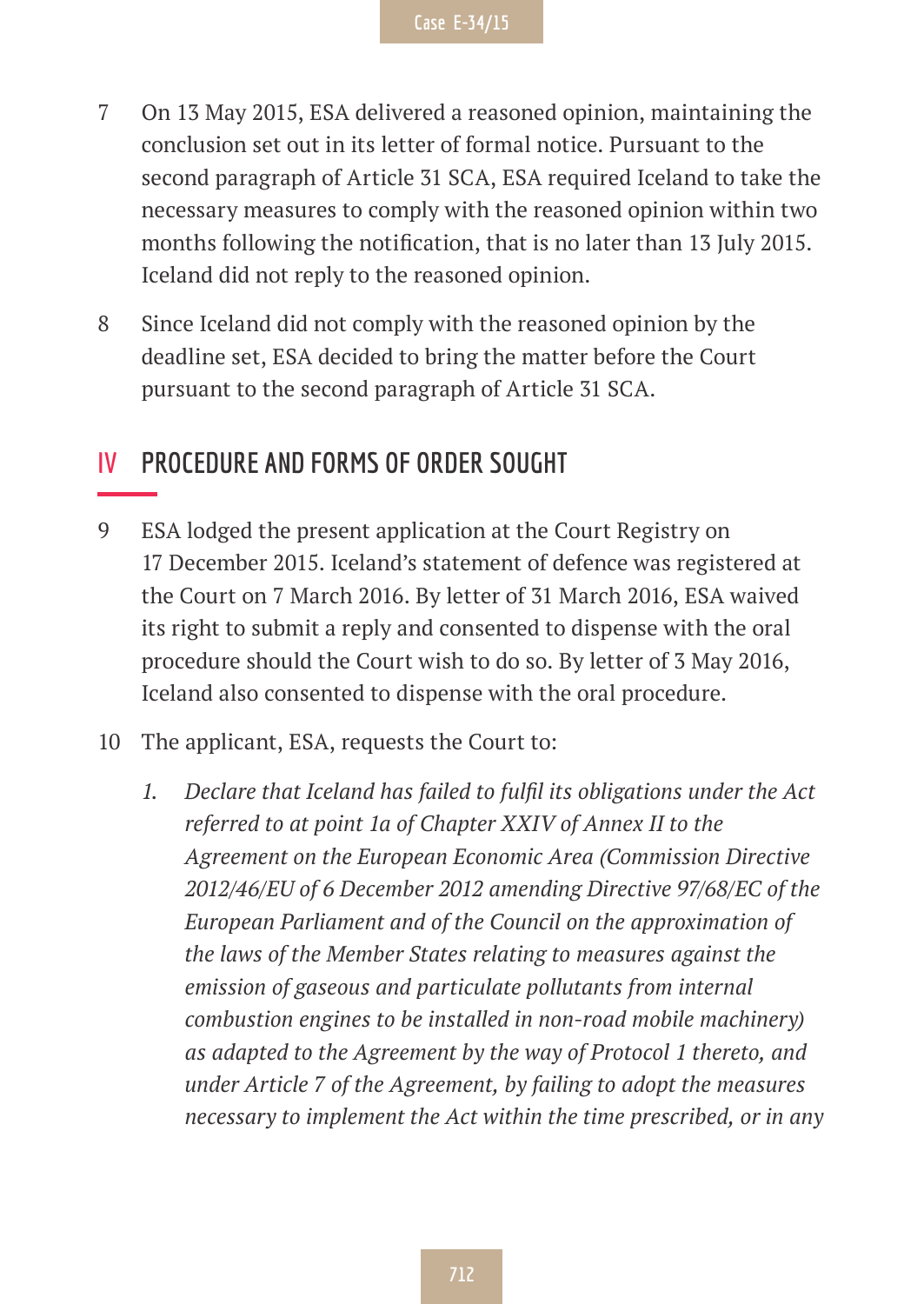

*event by failing to inform the EFTA Surveillance Authority thereof; and*

- *2. Order Iceland to bear the costs of these proceedings.*
- 11 The defendant, Iceland, submits that it does not dispute the facts of the case as they are set out in ESA's application. Furthermore, it does not contest the declaration sought by ESA. Nevertheless, in its defence, Iceland emphasised that it has all intentions to fulfil its obligations, and indicated that the implementation of the Directive would be accomplished shortly after March 2016.
- 12 After having received the express consent of the parties, the Court, acting on a report from the Judge-Rapporteur, decided, pursuant to Article 41(2) of the Rules of Procedure ("RoP"), to dispense with the oral procedure.

#### **V FINDINGS OF THE COURT**

- 13 Article 3 EEA imposes upon the EFTA States the general obligation to take all appropriate measures, whether general or particular, to ensure fulfilment of the obligations arising out of the EEA Agreement (see, *inter alia*, Case E-21/15 *ESA* v *Iceland*, judgment of 1 February 2016, not yet reported, paragraph 14 and case law cited).
- 14 Under Article 7 EEA, the EFTA States are obliged to implement all acts referred to in the Annexes to the EEA Agreement, as amended by decisions of the EEA Joint Committee. An obligation to implement the Directive also follows from its Article 2. The Court notes that the lack of direct legal effect of acts referred to in decisions by the EEA Joint Committee makes timely implementation crucial for the proper functioning of the EEA Agreement in Iceland also. The EFTA States find themselves under an obligation of result in that regard (see, *inter alia*, *ESA* v *Iceland,* cited above, paragraph 15 and case law cited).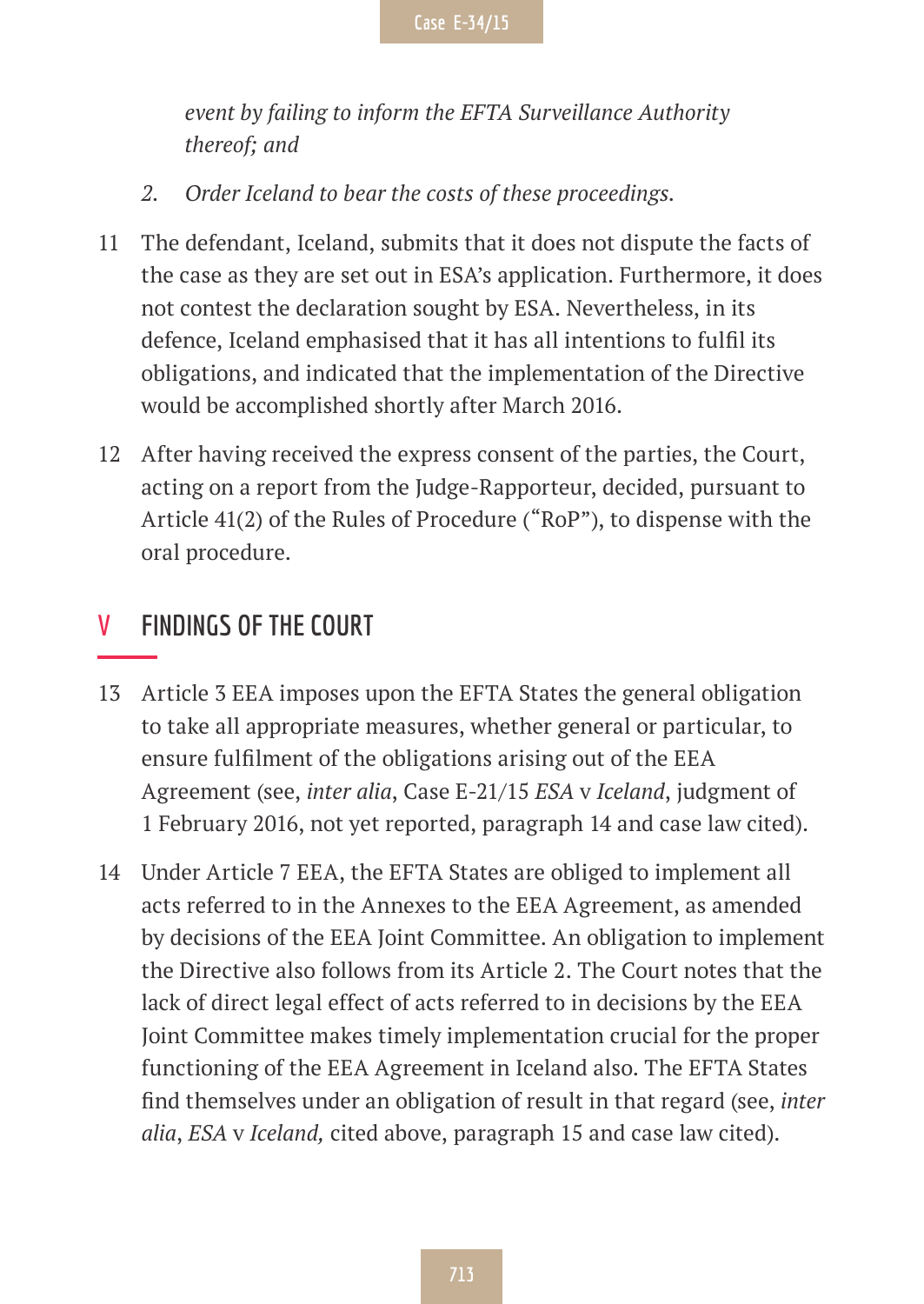- 15 Decision 186/2014 entered into force on 26 September 2014. The time limit for the EFTA States to adopt the measures necessary to implement the Directive expired on the same date.
- 16 The question whether an EFTA State has failed to fulfil its obligations must be determined by reference to the situation as it stood at the end of the period laid down in the reasoned opinion (see, *inter alia*, *ESA* v *Iceland*, cited above, paragraph 17 and case law cited). It is undisputed that Iceland had not adopted the measures necessary to implement the Directive by the expiry of the time limit set in the reasoned opinion.
- 17 Since Iceland did not implement the Directive within the time prescribed, there is no need to examine the alternative form of order sought against Iceland for failing to inform ESA of the measures implementing the Directive.
- 18 It must therefore be held that Iceland has failed to fulfil its obligations under the Act referred to at point 1a of Chapter XXIV of Annex II to the Agreement on the European Economic Area (Commission Directive 2012/46/EU of 6 December 2012 amending Directive 97/68/EC of the European Parliament and of the Council on the approximation of the laws of the Member States relating to measures against the emission of gaseous and particulate pollutants from internal combustion engines to be installed in non-road mobile machinery) as adapted to the Agreement under its Protocol 1, and under Article 7 of the Agreement, by failing to adopt the measures necessary to implement the Act within the time prescribed.

#### **VI COSTS**

19 Under Article 66(2) RoP, the unsuccessful party is to be ordered to pay the costs if they have been applied for in the successful party's pleadings. Since ESA has requested that Iceland be ordered to pay